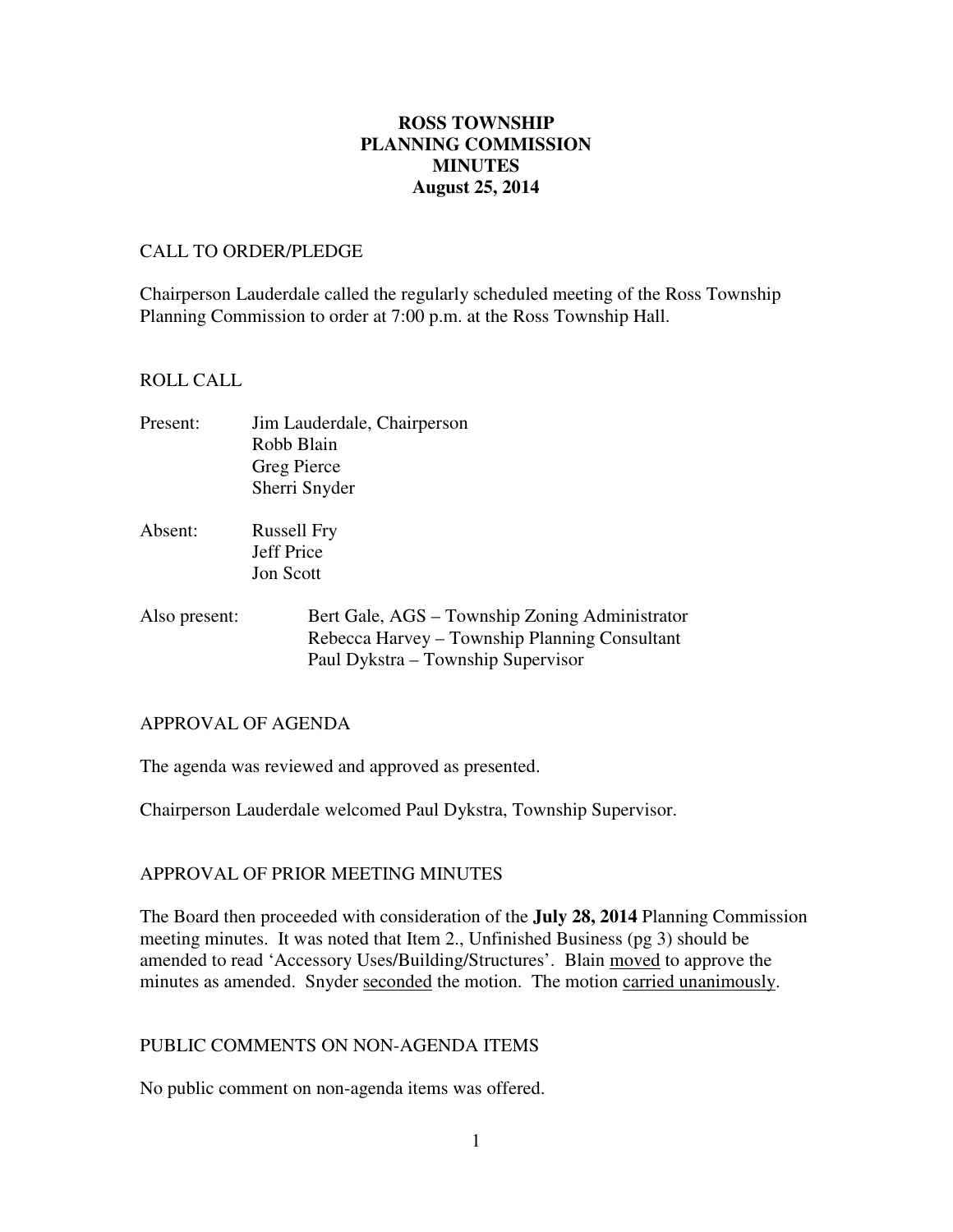# NEW BUSINESS

1. Kalamazoo County Drain Commissioner – *Pat Crowley* 

 Ms. Crowley stated that she was present to revisit the Site Development Rules of the Kalamazoo County Drain Commissioner's office. She explained that the rules provide many options for stormwater management design. Ms. Crowley used a demonstration project to simulate stormwater flow in predevelopment and post-development conditions.

She stated that the Site Development Rules:

- - provide stormwater management options designed to avoid flooding and pollution;
- incorporate State stormwater standards;
- are used in neighboring counties and cities; and
- are coordinated with the Wellhead Protection Program

 Ms. Crowley advised that adoption of the Site Development Rules would be a major step forward in environmental protection . . . and will assist in moving the Township toward a decentralized stormwater management system.

 In response to Board questions, she noted that the Site Development Rules are not related to the Federal floodplain management standards.

 In closing, Ms. Crowley stated that the Drain Commisioner's office is available to assist with any stormwater management questions or design efforts. She further provided sample Resolutions of Support for Township consideration.

# UNFINISHED BUSINESS

1. Open Space Development

 Chairperson Lauderdale referenced the request made by Gull Lake View Golf Club in June to amend the Zoning Ordinance so as to allow for an open space development with a golf course component. He noted that the Board had proceeded in July with a review of the existing open space development provision to consider allowing a use such as a golf course to qualify as 'designated open space' within such a development.

 Chairperson Lauderdale stated that the Board had reached consensus on the following direction for modification:

- structure an approach to allow a 'recreational' use of the open space;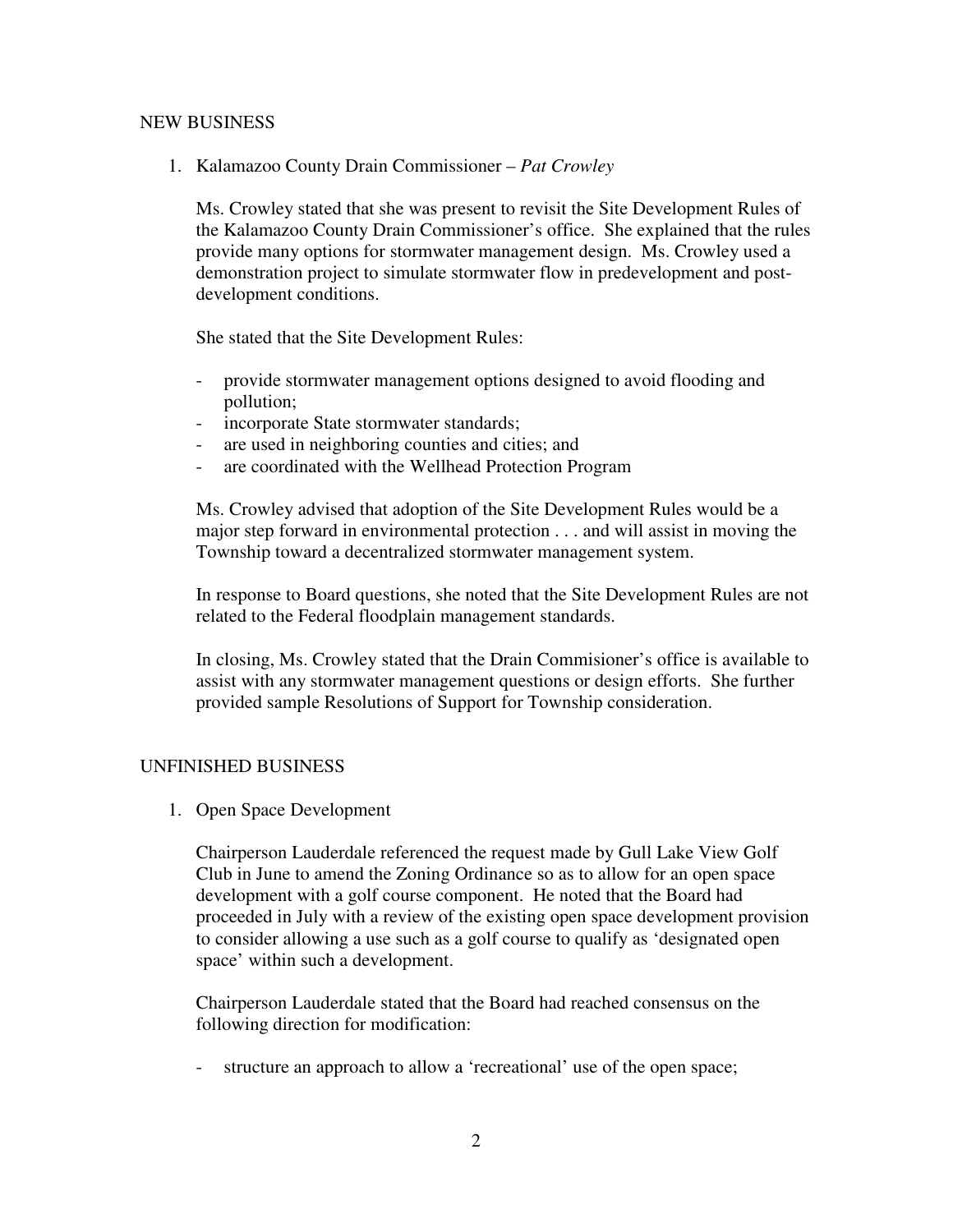- - modify percentages (of open space and residential uses) so as to require more open space (than the existing 50%) if 'recreational' use of the open space is proposed . . . ie, 90% open space/10% residential;
- - let the permitted percentages dictate what the 'recreational' component would be ;
- - structure the open space provision to allow for a future reduction of the open space to 50% in support of maintaining a sustainable development.

 Harvey presented draft text developed pursuant to the Board's direction. Board discussion ensued wherein it was determined that the proposed amendments to the Open Space Preservation Development provision (Draft #1) adequately reflect the changes envisioned. The Board directed Harvey to discuss the draft text with Attorney Rolfe and receive review/comment. Consideration of Attorney Rolfe's review comments was tentatively scheduled for September.

#### 2. GAAMPS

 Chairperson Lauderdale referenced the email and memorandum received from Attorney Rolfe dated August 16, 2014 entitled 'The Impact on the Rural Residential Zoning District for Ross Township Planning Commission Discussion at August 25, 2014 Meeting'.

 Lengthy Board discussion ensued wherein the 'Options' and the 'Consequences' set forth were reviewed. The Board agreed that none of the options presented were satisfactory given the purpose of the Rural Residential District and the Township's goals/objectives set forth in the Master Plan for agricultural land use.

 In consideration of the fluctuation of the livestock GAAMPS over the last two years . . and the current uncertainty surrounding the topic that may result in future changes, the Board determined that making changes to the zoning regulations in reaction to the 2014 GAAMPS is inadvisable at this time.

 Consistent with the Board's discussion of the topic, Harvey referenced a current edition of Planning/Zoning News that is devoted entirely to the discussion of the GAAMPS situation. Board members requested that Harvey provide copies to the Township for inclusion in the next Board meeting packet.

 Chairperson Lauderdale noted that continued consideration of Attorney Rolfe's memorandum dated May 8, 2014 regarding (1) Addressing implications of April 2014 Right to Farm Act 'GAAMPS for Site Selection and Odor Control for New and Expanding Livestock Facilities'; and (2) Addressing implications of March 2014 Right to Farm Act 'GAAMPS for Farm Markets' was in order.

 He noted that the Board had concluded on the Decision Points related to Recommendation No. 1 set forth on page 6 of the memorandum at the June meeting. He added that there had then been Board consensus in July in support of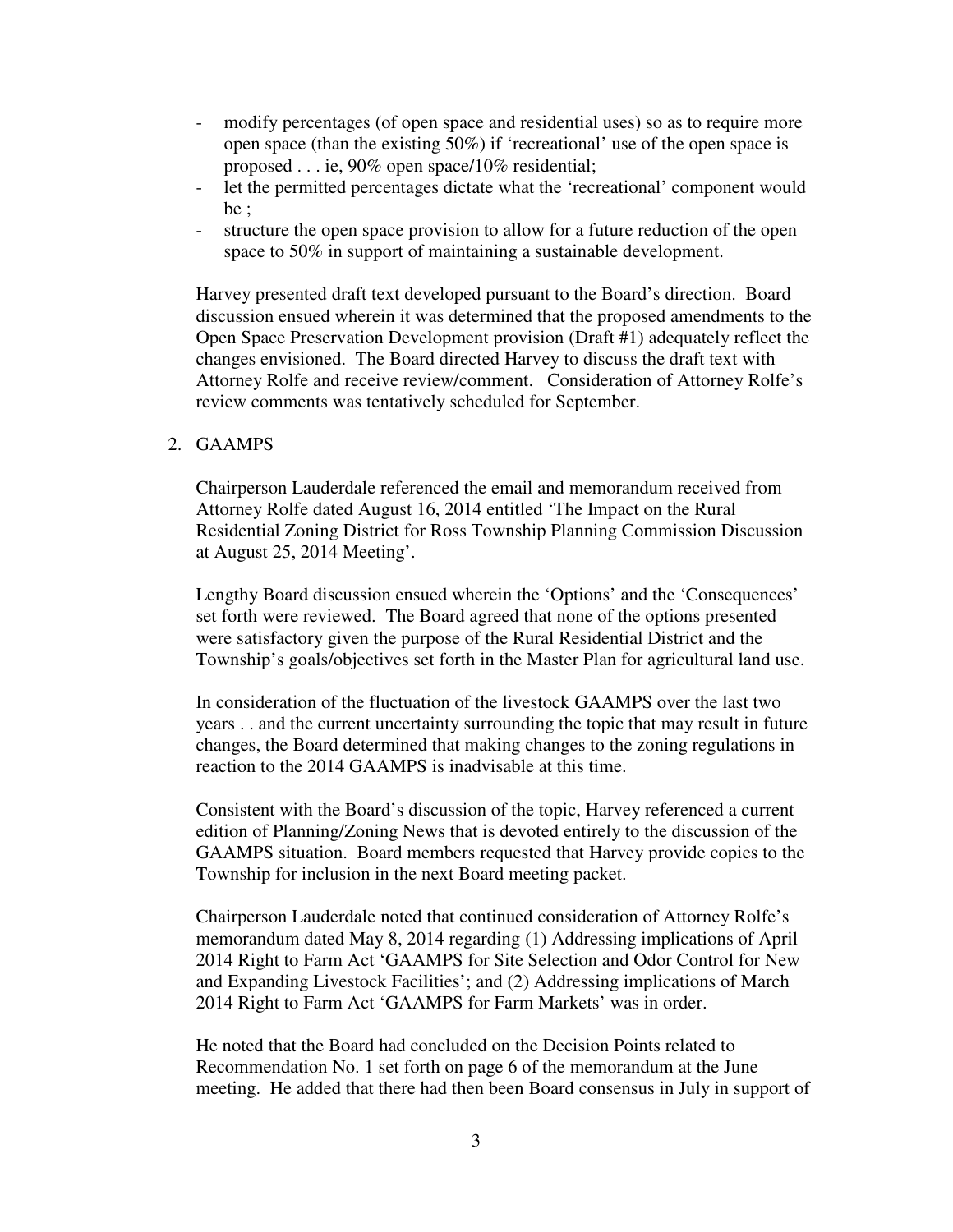defining and allowing 'roadside stands', 'farm markets', and 'farmers markets' in the Zoning Ordinance. (Recommendations No. 1, 2, and 3 – pages 9-11)

 Chairperson Lauderdale stated that consideration of the remaining 'decision points' set forth in the memorandum (pages 9-11) had been postponed to allow for receipt of information to be provided by Snyder.

 Snyder provided copies of 'Richland Farmers' Market Rules and Regulations (2014 Season)' and existing zoning ordinance text from Peninsula Township related to 'roadside stands'. She proceeded with an overview of same.

 Following discussion of the material provided, the Board concluded on the remaining 'recommendations' and 'decisions points' as follows:

#### **Recommendation No.**  $1 - (pg 9)$

 : apply the definition of 'roadside stand' set forth in the Peninsula Township Zoning Ordinance

**Decision Points 1-3**: apply the standards set forth in Article VI, Section (8) (a)- (f) – Roadside Stands, Peninsula Township Zoning Ordinance; parking areas shall not be subject to paving

#### **Recommendation No. 2 –** *(pg 10)*

 : allow a 'farm market' as a permitted use in any Ag district and any other zoning district in which agricultural uses are allowed

**Decision Point 1:** apply the definition of 'roadside stand' set forth in the Peninsula Township Zoning Ordinance to a 'farm market'

**Decision Point 2:** allow conversion of a farm product/commodity into a value- added product; require that "Cottage Food" products meet State of Michigan guidelines

 **Decision Point 3:** n/a

**Decision Point 4:** apply setbacks applicable within the underlying district **Decision Point 5:** apply the parking standard set forth in Article VI, Section (8)(c) – Roadside Stands, Peninsula Township Zoning Ordinance; parking areas shall not be subject to paving

**Decision Point 6:** accept existing applicable Zoning Ordinance standards

#### **Recommendation No. 3 –** *(pgs 10-11)*

 : apply the following definition of 'farmers' market': 'a food market at which local farmers sell fruit and vegetables and often meat, cheese, and bakery products directly to consumers' - - *Wikipedia*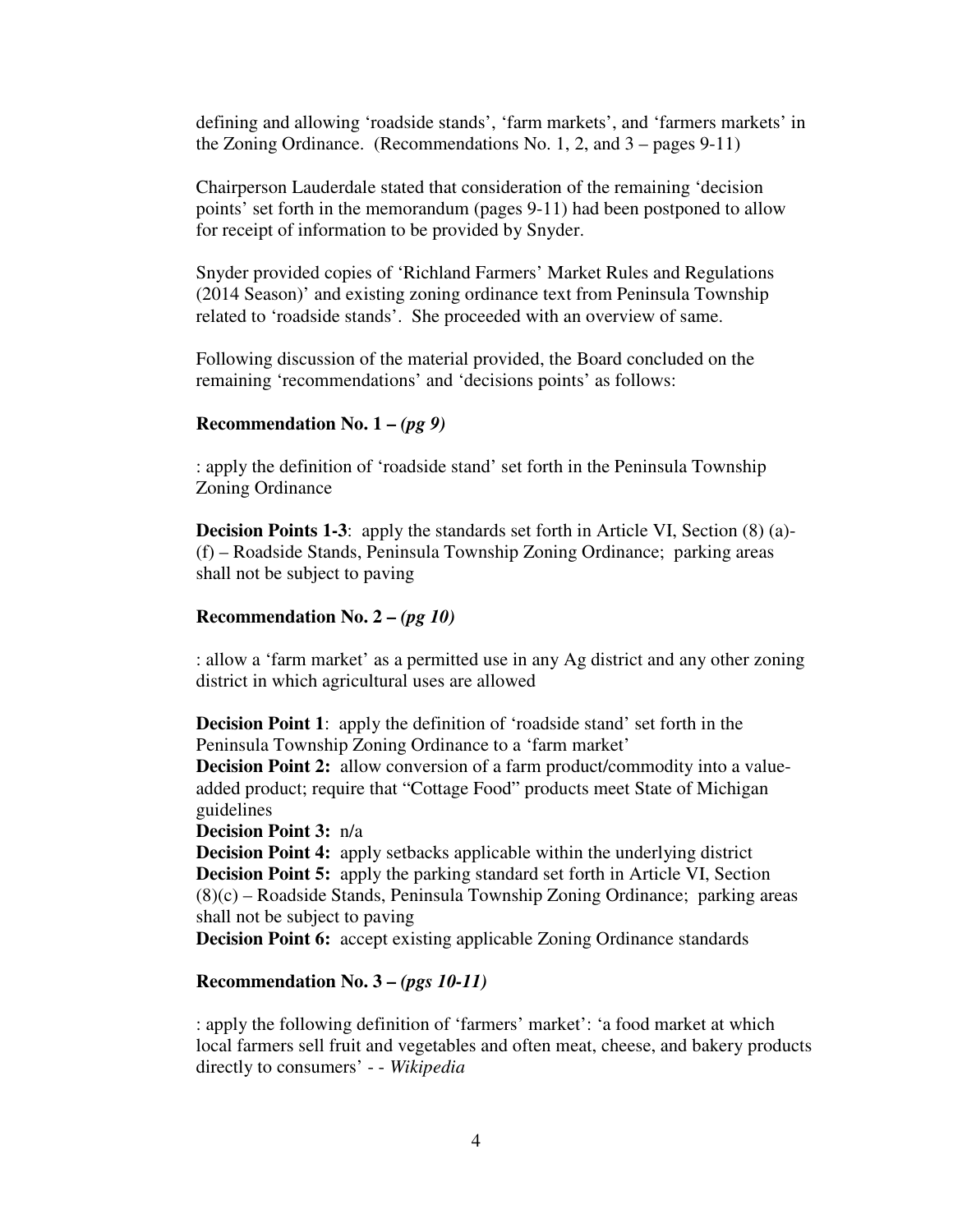: allow as a special land use in any commercial and agricultural district

**Decision Point 1:** apply the following provisions from the 'Richland Farmers' Market Rules and Regulations':

 : Brokered produce and products may not exceed 10% of the total stall. Brokered produce must be labeled with the farm where it originated. Commercial, mass produced items are only allowed if locally owned and produced by the vendor in Michigan.

: 'Cottage Food' vendors must comply with State of Michigan Guidelines.

#### **Decision Point 2**: n/a

**Decision Point 3:** allow as a special land use in any commercial and agricultural district

**Decision Point 4:** apply existing 'special land use' criteria; the standards of the underlying zoning district; and, the following provisions from the 'Richland Farmers' Market Rules and Regulations':

: A vendor space is defined as 12 feet wide and 30 feet long.

 : There is space to park you vehicle at your space, but not a vehicle plus a trailer. Vendors may use a maximum of two spaces.

 Harvey was directed to draft the points of consensus on the Recommendations' and 'Decision Points' for continued Board review in September.

3. Accessory Uses and Buildings/Structures

 Chairperson Lauderdale stated that the Board had accepted the Tentative Text of Proposed Amendments to the Zoning Ordinance Pertaining to Guest Houses and Accessory Uses/Buildings/Structures prepared by Attorney Rolfe at the July meeting. He noted that the Board had requested the preparation of the public hearing draft for Board review in August. After consultation with Attorney Rolfe, it was determined that the 'public hearing draft' would be the same as the 'draft text' considered in July and that no further Board review was necessary.

 The Board acknowledged that the draft text is ready for public hearing and placed the matter on hold pending scheduling of the public hearing.

4. Recreation Plan

 Chairperson Lauderdale noted that with the absence of Jon Scott and Rusty Fry, an update on the status of ongoing implementation efforts would be postponed to the September meeting.